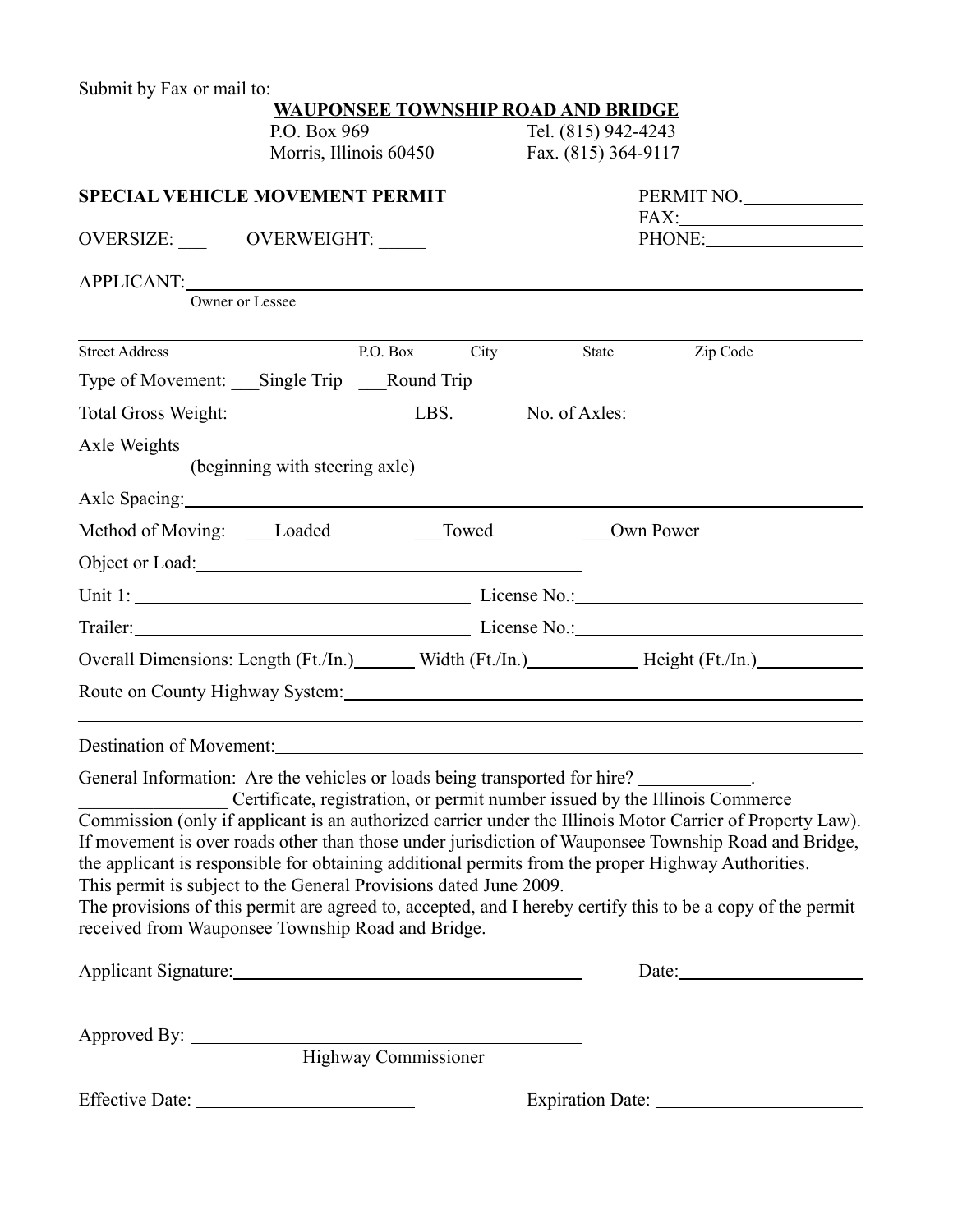## **WAUPONSEE TOWNSHIP ROAD AND BRIDGE**

P.O. Box 969 Morris, Illinois 60450 Tel. (815) 942-4243 Fax: (815) 364-9117

## GENERAL PROVISIONS

The Applicant agrees to the following provisions:

- (1) The acceptance of this permit by the applicant constitutes an agreement that the movement will be made in compliance with current policies of the Department of Transportation, State of Illinois, for Oversize and Overweight Permit Movements except where superseded by provisions of this permit. This includes escorts, flagmen, signing, lighting and other safety devices needed to ensure adequate safety to other traffic.
- (2) This permit is effective only where Wauponsee Township Road and Bridge has jurisdiction and does not presume to release said applicant from complying with other existing laws or obtaining additional permits which may apply to the movement.
- (3) Movements are authorized from one half hour before sunrise to one half hour after sunset, Monday through Friday, and from one half hour before sunrise until noon on Saturday. Movements are further restricted on specified holidays, beginning at noon the day preceding the holiday or the holiday weekend. The specified holidays are New Year's Day, Presidents Day, Easter, Memorial Day, Independence Day, Labor Day, Thanksgiving and Christmas.
- (4) The movement shall only be made on the designated route of travel.
- (5) The movement shall not be made when the highway is covered with snow or ice, or when visibility is unduly impaired by rain, snow, fog, smog, or at any time travel conditions are considered unsafe by Wauponsee Township Road and Bridge or a law enforcement officer. At these times a law enforcement officer may direct or escort the movement to a place of safety off the roadway. Failure of the driver to obey the order of a law enforcement officer will subject him to arrest.
- (6) Unless otherwise noted, and if practical, movement shall be confined to a single traffic lane. The movement shall be made in such a manner that the rest of the road way will be open at all times, so that the flow of traffic will not be unnecessarily obstructed. Also, if practical, other traffic will be given the right-of-way over this movement. The driver shall remove the vehicle from the roadway, when necessary, to allow an accumulation of traffic to pass, or when so directed by a law enforcement officer.
- (7) The applicant assumes all responsibility for injury to persons or damage to public or private property, including his own, or the object being transported, caused directly or indirectly by the transportation of vehicle or vehicles and objects authorized under this permit. The applicant agrees to hold Wauponsee Township Road and Bridge harmless from all suits, claims, damages, or proceedings of any kind, and to indemnify Wauponsee Township Road and Bridge for any claim it may be required to pay arising from the movement.
- (8) The driver of the movement shall have the permit in his possession during the progress of the movement and shall show the permit, on demand, to any law enforcement officer or authorized employee of Wauponsee Township. The permit must be the document issued by Wauponsee Township Road and Bridge specifically covering the move to be recognized by a law enforcement officer as a valid permit.
- (9) This permit covers only the person, firm or corporation or their authorized hauler designated as applicant and is not transferable. Any change in method of moving, load or route of movement, except under provision No. 5 or No. 6, shall render the permit null and void and the applicant will be required to apply for a new permit.
- (10) The extremities of any oversize vehicle, vehicle combination, or load and all protruding objects shall be marked with clean, bright red flags not less than eighteen (18) inches square. Except for moves of objects over eighty feet in length, amber-flashing lights may augment flags and flagmen, but may not supersede them.
- (11)The object to be transported shall not be loaded, unloaded, or parked, either during the day or night, upon the highway without specific permission from Wauponsee Township Road and Bridge.
- (12) Booms on cranes and similar construction equipment shall be adequately secured to prevent movement while in transit.